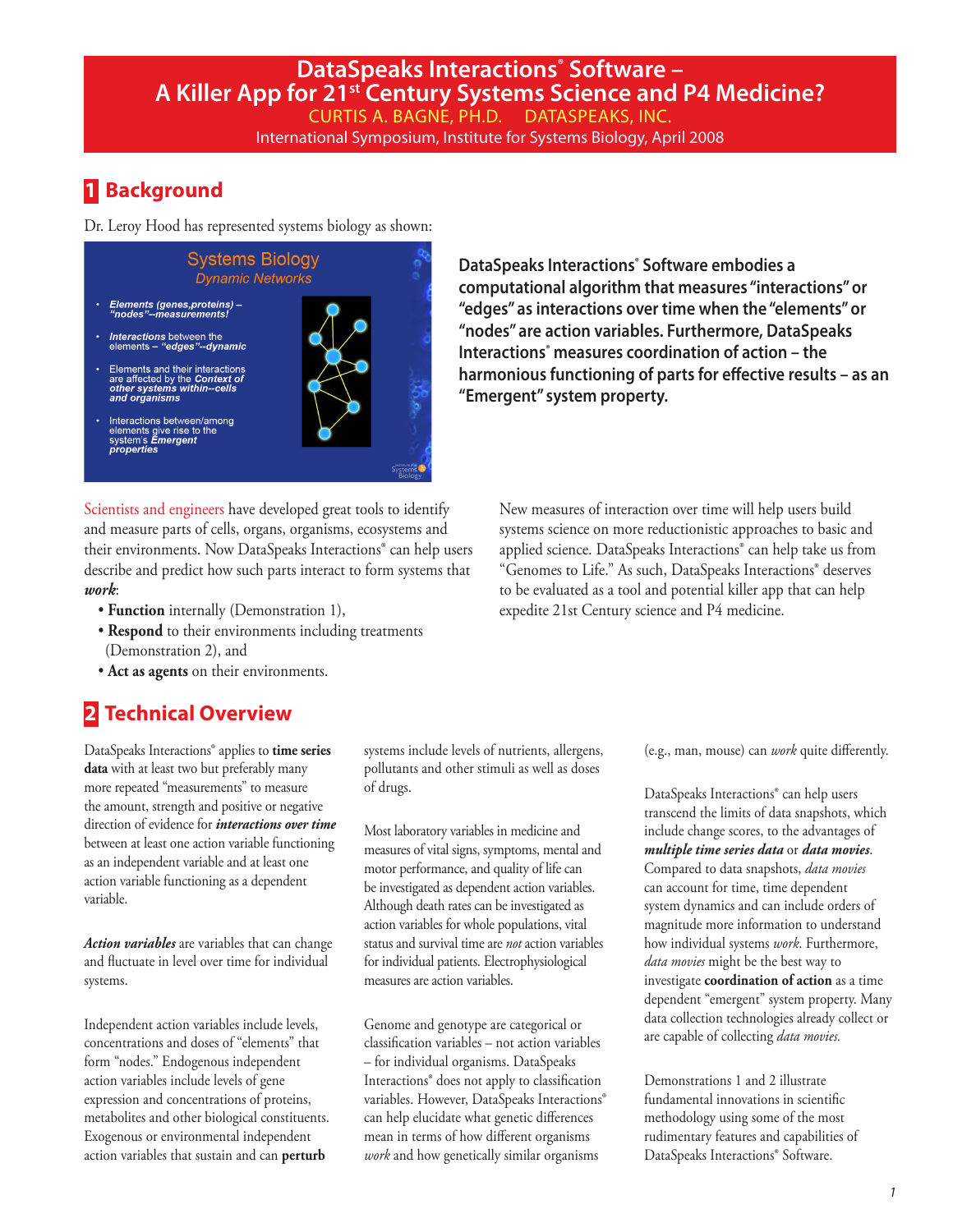International Symposium, Institute for Systems Biology, April 2008

10,000

# **3 Demonstration 1 Measuring Coordinated Biological Function as a Time Dependent Emergent System Property**

The time series in **Figure 1** are for two "elements" or "nodes." These data were collected every five minutes for about 12 hours from hypophyseal portal blood from one ewe. Our task is to demonstrate the capabilities of DataSpeaks Interactions® and help validate this software by measuring a well known *interaction over time* between two hormones.

Figure 1 is a *data movie* with two pixels or time series variables and 143 repeated measurements (movie frames) for one individual. See the *coordination of action*. Now we will measure this coordination as interactions over time so that the coordinated action can be investigated more scientifically.

**Figure 1. Data for Demonstration 1**



### **3.1 Developing "Data Movies," Distribution of Potential Interaction Scores and Results**

DataSpeaks Interactions® was used to "develop" the data movie in Figure 1 by measuring both pairwise directional interactions (GnRH to LH, LH to GnRH) with a user specified scoring protocol that yielded a detailed but easy to summarize 4-dimensional array of  $1,008$  (6 x 6 x 7 x 4) standardized interaction scores that accounted for:

- Level of the independent variable (**6** levels of dimensional resolution),
- Level of the dependent variable (**6** levels of dimensional resolution),
- Any time delay of apparent effect of independent events on dependent events (**7** levels, 0 thru 6), and
- Any time persistence of effects of independent events on dependent events (**4** levels, 1 thru 4).

This array of 1,008 standardized interaction scores was summarized by selecting the most extreme positive or negative value, which is 76.028. On

30 of 32 repeated measurement times in Figure 1 when a specific type of independent GnRH event was present, a specific type of dependent LH event also was present. In addition, the same specific type of dependent LH event never was present on any of 111 times when the same specific type of independent GnRH event was not present.

This summary interaction score (76.028) is one score from a distribution of potential scores, defined by the data in Figure 1 in combination with the scoring protocol. This distribution, shown in **Figure 2**, has a mean of zero and a standard deviation of 1. The summary score of 76.028 indicates substantial evidence for a GnRH to LH interaction. This confirms what most people are apt to think after looking at Figure 1. However, unlike subjective impressions, the software yields a reproducible quantitative result and applies to problems beyond unaided human capabilities.



### **Figure 2**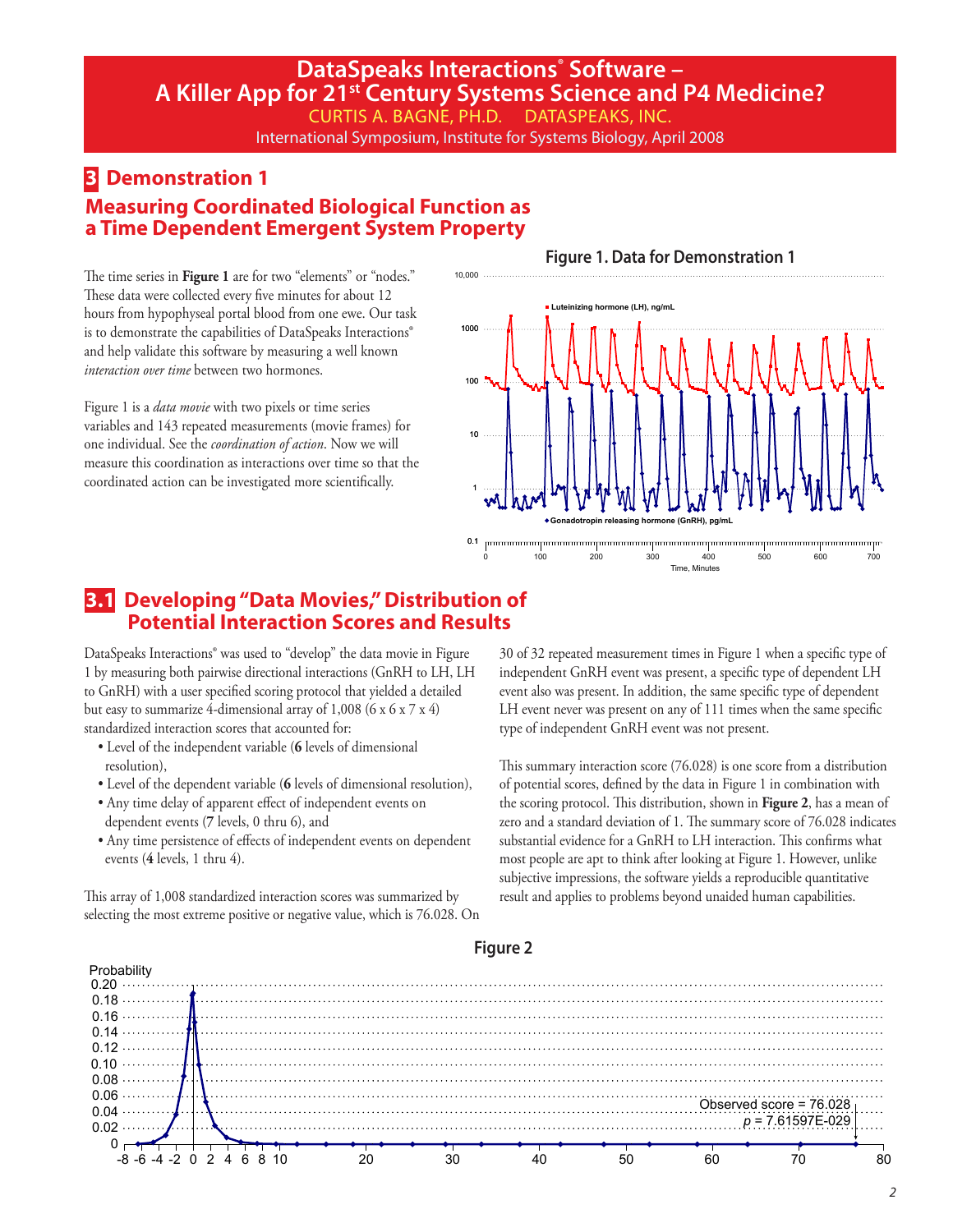### International Symposium, Institute for Systems Biology, April 2008

**Figure 3** illustrates performance characteristics of two different and complementary types of measures that quantify:

- *Amount* and direction of evidence versus,
- *Strength* and direction of evidence for the interaction over time for the GnRH (independent variable) to LH (dependent variable) interaction.

These interaction scores were computed iteratively across the 143 repeated measurement



### **Figure 4**

**Figure 4** summarizes the 4-dimensional arrays of 1,008 standardized interaction scores as functions of their four dimensions or **analysis parameters**. Summary scores are the most extreme positive or negative values in a row, a column or an overall array.

Parts A and B of **Figure 4** summarize the GnRH to LH interaction as functions of the levels of the interactants expressed as residuals from a linear regression line that was used to de-trend the time series before measuring the interactions over time. Taken together, Parts A and B show that at least moderate level LH events are most apt to be associated with high level GnRH events. Temporal asymmetries in Parts C and D suggest that high levels of GnRH are more predictive of high levels of LH than vice versa, especially at time delay level 1. More generally, DataSpeaks Interactions® can be used to explore the **temporal criterion of causal relationships.**



## **3.2 Prospectus – Demonstration 1**

Measurement of *coordination of action* as interactions over time as illustrated by **Demonstration 1**:

#### • **Can be extended to hundreds or thousands of time series variables for highthroughput investigations as with functional brain imaging, which is nondestructive;**

- **Enables both global and detailed assessments of coordinated system function; • Has high potential value for:**
	- Elucidating and visualizing normal coordination, • Objective diagnoses of

#### **disorders of coordinated function,**

- Elucidating **mechanisms of action**,
- **Functional biomarkers and phenotypes.**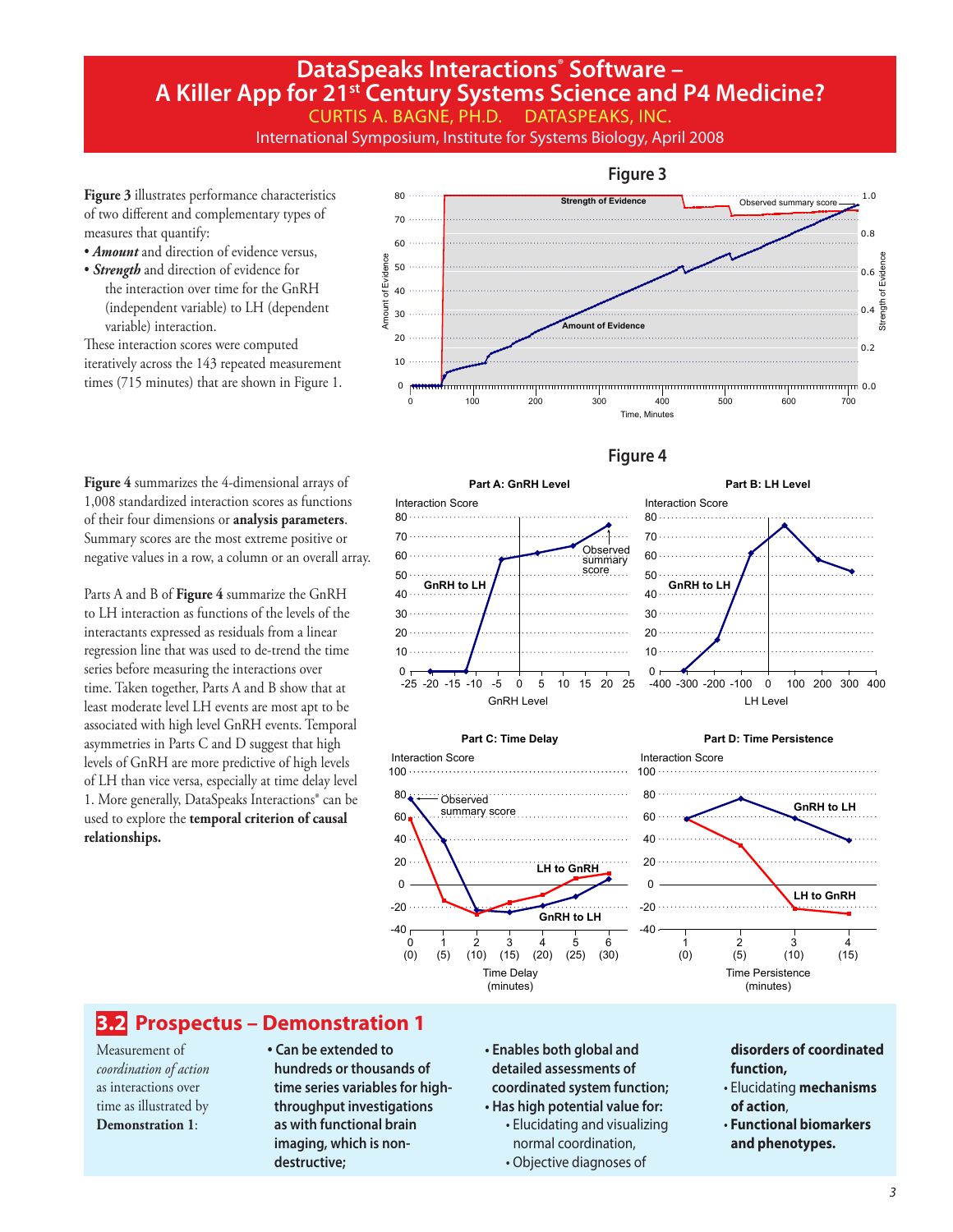# **DataSpeaks Interactions° Software -A Killer App for 21st Century Systems Science and P4 Medicine?**

CURTIS A. BAGNE, PH.D. DATASPEAKS, INC.

International Symposium, Institute for Systems Biology, April 2008

# **4 Demonstration 2 A Placebo Controlled** *Single* **Group Randomized Controlled Trial**

**(Clue – Randomize doses to time periods.)**

**"FDA's evaluation methods have remained largely unchanged over the last half century."**

(FDA Science Board, *FDA Science and Mission at Risk,* November 2007) Randomized controlled trials **(RCT)** are the

best way to **assess causality**. However, current

first generation RCT designs, which provide much of the **evidentiary basis** of the current public health (not personalized or P4) approach to medicine, predate:

- Modern computers,
- The genomic revolution and systems biology,
- High-throughput and Internet enabled measurement technologies and

# **4.1 Confounding in Current First Generation RCT Designs**

Not only have RCT designs **"remained largely unchanged over the last half century,"** but such designs also **confound**.

Current first generation RCT designs that:

- Randomize patients to different groups to assess causality (1) **confound individuality with measurement error** and (2) **confound true responders to active treatment with responders on active treatment that would have responded to placebo**,
- Randomize patients to different groups defined by different doses of a particular type of treatment in essentially the same way that patients are randomized to groups defined by different types of treatment (3) **confound dose with type of treatment**  as in current first generation **placebo controlled** RCT designs and

• Perform statistical tests on health variables or changes in health variables (4) **confound treatment effects and how treatment effects are valued**.

We can end these four types of confounding to help:

- Revitalize the pharmaceutical industry by: • Translating advancements in life sciences into better products and health,
	- Improving productivity and research efficiency and
	- Reducing safety problems;
	- Improve research investment returns;
	- Save lives, avoid harm and avoid legal liability;
	- Avoid loss of products as with Vioxx (Merck, pain) and Bextra (Pfizer, pain) and loss of potential products as with torcetrapib (Pfizer, cholesterol

• Major companies such as Microsoft and Google, "the two leading candidates for Web supremacy," that now seek to provide software-based services to improve health ("Dr. Google and Dr. Microsoft: Two Giants Have Plans to Change Health Care," *New York Times*, 8/14/07).

management);

- Improve the economic competitiveness of states and nations;
- Improve public credibility and support for science.

**Table 1** illustrates a **second generation RCT design** that does *not* commit these four types of confounding. Such new designs can be applied to evaluate drug treatments for *chronic health problems of function* such as chronic pain, hypertension, lipid disorders, diabetes, endocrine disorders and neuropsychiatric disorders.

Second generation RCT designs are possible when both independent and dependent variables can be investigated as action variables – variables that vary and fluctuate in level over time for individuals. Table 1 uses mock data for treatment and health.

| L<br>۰.<br>. .<br>×<br>v<br>۰, |  |
|--------------------------------|--|
|--------------------------------|--|

|                                                                   | Week           |                |                |                |                |                |                |                |                |                |                |                         |    |                 |                |                         |                                                                                                                                                                                                                                                                                              |                        |                        |                     |                                    |  |
|-------------------------------------------------------------------|----------------|----------------|----------------|----------------|----------------|----------------|----------------|----------------|----------------|----------------|----------------|-------------------------|----|-----------------|----------------|-------------------------|----------------------------------------------------------------------------------------------------------------------------------------------------------------------------------------------------------------------------------------------------------------------------------------------|------------------------|------------------------|---------------------|------------------------------------|--|
|                                                                   | 1              | $\overline{2}$ | 3              | 4              | 5              | 6              | 7              | 8              | 9              | 10             | 11             | 12                      | 13 | 15<br>14 <br>16 |                |                         |                                                                                                                                                                                                                                                                                              |                        |                        |                     |                                    |  |
|                                                                   |                | Pair 1         |                |                |                |                | Pair 2         |                |                | Pair 3         |                |                         |    | Pair 4          |                |                         |                                                                                                                                                                                                                                                                                              |                        | Benefit/               |                     | Overall<br>Benefit/                |  |
| Patient                                                           |                |                | Period         |                |                | Period         |                |                |                | Period         |                |                         |    | Period          |                |                         | Interaction                                                                                                                                                                                                                                                                                  |                        | Harm                   |                     | Harm                               |  |
| Variable                                                          | 1              |                |                | $\overline{2}$ |                | 1              |                | $\overline{2}$ | 1              |                |                | $\overline{2}$          |    | 1               |                | $\overline{2}$          | score                                                                                                                                                                                                                                                                                        | Direction <sup>1</sup> | Score                  | Weight <sup>2</sup> | Score                              |  |
| Patient 1                                                         |                |                |                |                |                |                |                |                |                |                |                |                         |    |                 |                |                         |                                                                                                                                                                                                                                                                                              |                        |                        |                     |                                    |  |
| Dose                                                              | 20             | 20             | 40             | 40             | $\mathbf{0}$   | $\mathbf 0$    | 40             | 40             | 40             | 40             | 20             | 20                      | 80 | 80              | 40             | 40                      |                                                                                                                                                                                                                                                                                              |                        |                        |                     |                                    |  |
| DBP <sup>3</sup>                                                  | 96             | 98             | 85             | 81             | 91             | 96             | 84             | 87             | 80             | 78             | 93             | 98                      | 82 | 77              | 81             | 78                      | $-8.92$                                                                                                                                                                                                                                                                                      | ٠                      | 8.92                   | 4                   |                                    |  |
| ED <sup>4</sup>                                                   | 3              | $\overline{2}$ | 2              | 3              | $\overline{2}$ | 1              | 2              | $\mathbf{1}$   | 3              | $\overline{a}$ | 1              | $\overline{2}$          | 3  | 2               | $\overline{2}$ | $\overline{2}$          | 0.74                                                                                                                                                                                                                                                                                         |                        | $-0.74$                | $\overline{2}$      |                                    |  |
| <b>Energy</b>                                                     | 4              | 3              | 4              | 5              | 4              | 3              | 4              | 3              | $\overline{2}$ | 4              | 3              | $\overline{\mathbf{3}}$ | 4  | 4               | $\overline{2}$ | 3                       | 1.46                                                                                                                                                                                                                                                                                         | $^{+}$                 | $\overline{2}$<br>1.46 |                     | 4.64                               |  |
| Patient 2                                                         |                |                |                |                |                |                |                |                |                |                |                |                         |    |                 |                |                         |                                                                                                                                                                                                                                                                                              |                        |                        |                     |                                    |  |
| Dose                                                              | $\mathbf{0}$   | $\mathbf 0$    | 20             | 20             | 40             | 40             | $\mathbf 0$    | $\mathbf 0$    | 20             | 20             | 80             | 80                      | 80 | 80              | 40             | 40                      |                                                                                                                                                                                                                                                                                              |                        |                        |                     |                                    |  |
| <b>DBP</b>                                                        | 98             | 91             | 89             | 88             | 89             | 84             | 96             | 98             | 89             | 93             | 86             | 80                      | 76 | 75              | 80             | 92                      | $-8.56$                                                                                                                                                                                                                                                                                      |                        | 8.56                   | 4                   |                                    |  |
| <b>ED</b>                                                         | $\overline{a}$ | 1              | $\overline{2}$ | $\overline{2}$ | 3              | $\overline{2}$ | 1              | $\overline{a}$ | $\overline{2}$ | 3              | $\overline{2}$ | 4                       | 4  | 3               | 4              | $\overline{2}$          | 5.93                                                                                                                                                                                                                                                                                         | $^{+}$                 | 5.93                   |                     |                                    |  |
| <b>Energy</b>                                                     | $\overline{2}$ | 3              | $\overline{2}$ | $\overline{2}$ | 3              | 1              | $\overline{a}$ | 3              | $\overline{a}$ | $\overline{2}$ | 3              | $\overline{\mathbf{3}}$ | 4  | 3               | $\overline{a}$ | $\overline{\mathbf{3}}$ | 3.05                                                                                                                                                                                                                                                                                         | $+$                    | $\overline{2}$<br>3.05 |                     | 6.61                               |  |
| Patient 3                                                         |                |                |                |                |                |                |                |                |                |                |                |                         |    |                 |                |                         |                                                                                                                                                                                                                                                                                              |                        |                        |                     |                                    |  |
| Dose                                                              | 40             | 40             | 20             | 20             | $\mathbf{0}$   | $\mathbf 0$    | 80             | 80             | 20             | 20             | 40             | 40                      | 20 | 20              | 80             | 80                      |                                                                                                                                                                                                                                                                                              |                        |                        |                     |                                    |  |
| <b>DBP</b>                                                        | 76             | 79             | 74             | 80             | 88             | 90             | 78             | 68             | 75             | 77             | 81             | 78                      | 73 | 79              | 76             | 82                      | $-7.81$                                                                                                                                                                                                                                                                                      |                        | 7.81                   | 4                   |                                    |  |
| <b>ED</b>                                                         | $\mathbf{1}$   | 3              | $\overline{2}$ | $\overline{2}$ | 1              | 1              | $\overline{2}$ | 4              | $\overline{2}$ | 2              | $\overline{2}$ |                         | 3  | $\overline{2}$  | 3              | 5                       | 5.04                                                                                                                                                                                                                                                                                         |                        | $-5.04$                | 1                   |                                    |  |
| <b>Energy</b>                                                     | 4              | 3              | $\overline{a}$ | $\overline{a}$ | 3              | 4              | 3              | $\overline{2}$ | 5              | 3              | 4              | 3                       | 4  | 4               | 1              | $\overline{2}$          | $-2.67$                                                                                                                                                                                                                                                                                      | $^{+}$                 | $-2.67$                |                     | 3.92                               |  |
| 3. DBP = Diastolic Blood Pressure<br>4. ED = Erectile Dysfunction |                |                |                |                |                |                |                |                |                |                |                |                         |    |                 |                |                         | 1. Direction indicates whether higher values on a health variable were considered to be beneficial or harmful for each particular patient.<br>2. Weights are used to specify the relative value of treatment effects with respect to different health variables for each particular patient. |                        |                        | Group Average       | 5.06<br>$t = 6.29$<br>$p = 0.0242$ |  |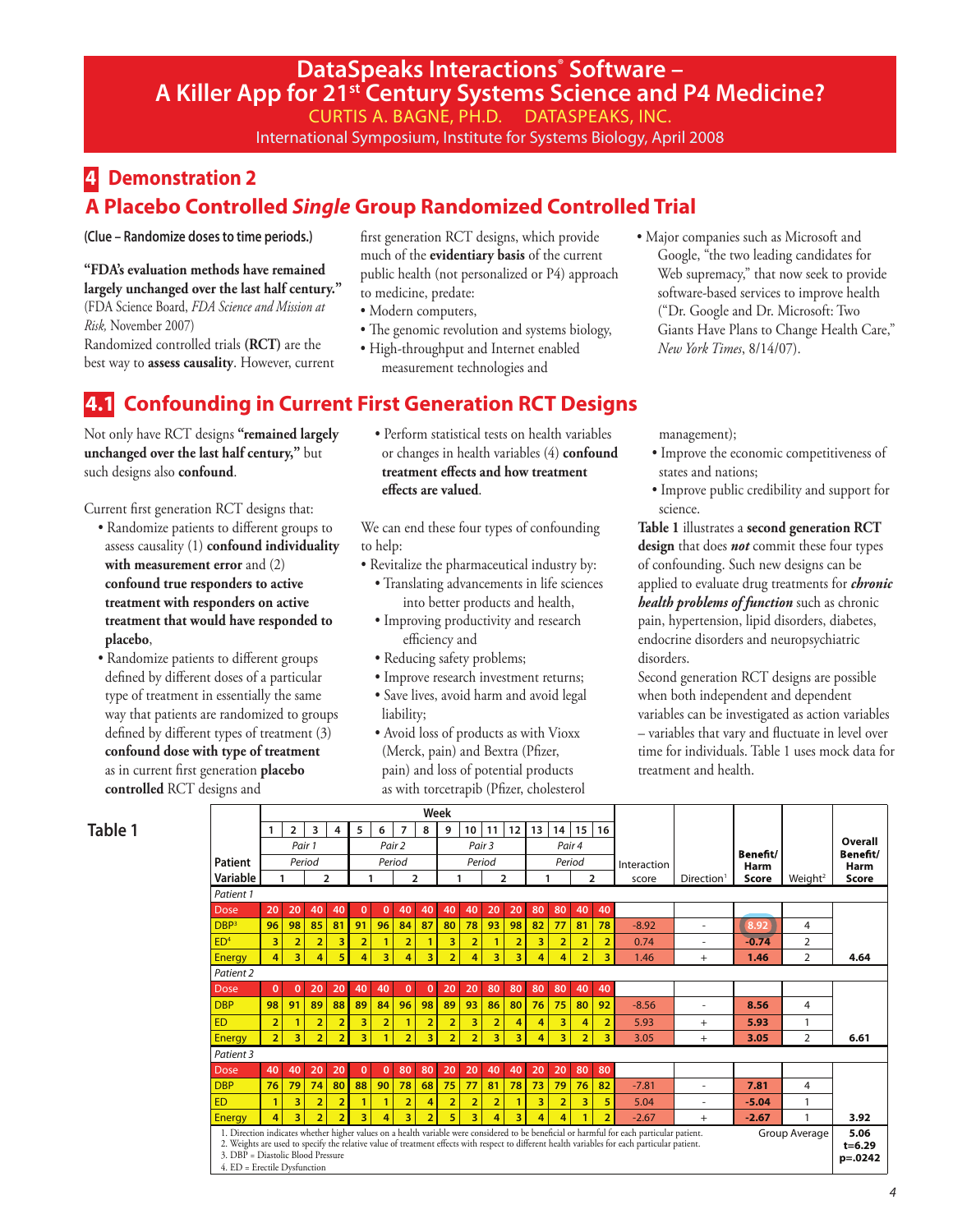International Symposium, Institute for Systems Biology, April 2008

Each of the nine health variable specific benefit/harm scores in Table 1 is one score from a distribution of potential scores that has a mean of zero and a standard deviation of 1. **Figure 5** shows all nine of these distributions. Standardization helps make it feasible to compare and combine observed benefit/harm scores from different distributions.



Figure 6 shows health variable specific and overall benefit/harm as a function of dose for each patient. The **optimal minimal doses** for patients 1, 2 and 3 were 40, 80 and 20 respectively. Part D shows the group averages. Current first generation RCT designs do *not* identify optimal minimal doses for individual patients or for groups.

**Figure 7** shows how evidence for benefit/harm can be monitored over time (repeated measurement times) for each individual patient and for the group on average. Evidence from such monitoring can help assure that harm does not exceed benefit for any patient. Individual patients in RCTs that evaluate drugs for chronic health problems can be treated as patients – not research subjects. **Research and clinical practice can be more integrated**.

**Second generation RCT designs as illustrated by Demonstration 2 are more** *scientific, informative, efficient and ethical* **than current first generation RCT designs.**

### **Figure 6: Benefit/harm as a function of drug dose for Demonstration 2**



### **Figure 7: Monitoring evidence over time for apparent benefit/harm for Demonstration 2**

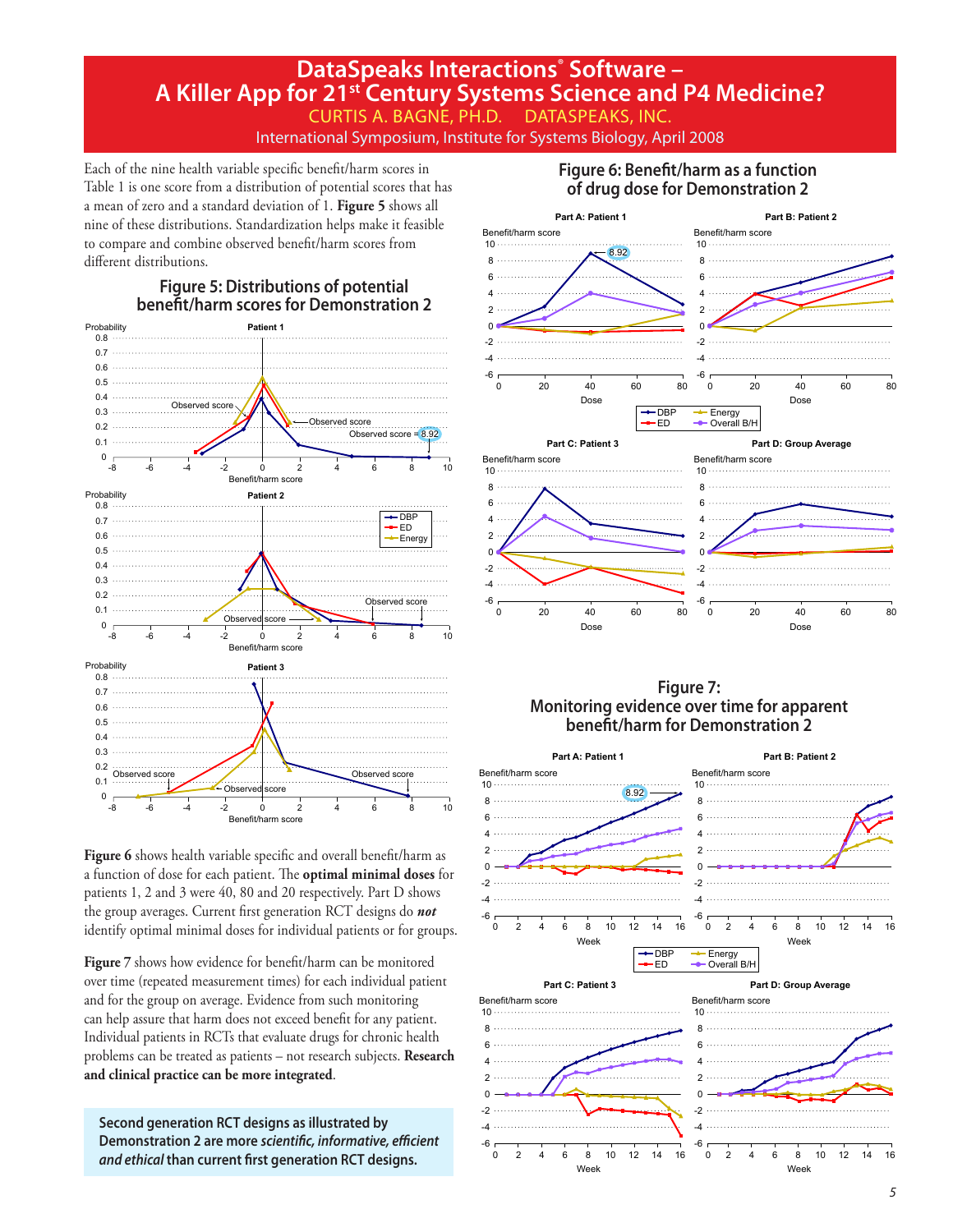International Symposium, Institute for Systems Biology, April 2008

# **4.2 DataSpeaks Interactions® enables fundamental innovations in RCT design:**

- **Causality** can be assessed by randomizing various doses to different periods of time and measuring *interactions over time* for **each** individual **before** statistical analyses and hypothesis testing for group data.
	- Dose can be investigated as an independent action variable for each patient. Patients were not classified into groups defined by doses.
	- No patient was randomized to placebo only, only an insufficient or ineffective dose, or only an excessive or harmful dose. This is an important **ethical** issue.
	- True response to active treatment can be differentiated from placebo response for each individual patient.
- **Optimal minimal doses** can be ascertained for each individual as illustrated by **Figure 6**.
- **Commensurability**. Beneficial treatment effects (**effectiveness**) and harmful treatment effects (**safety**) with respect to various health *action variables* can be measured and used to compute one **overall benefit/harm score** for each patient using **explicit** directionalities (positive or negative) and weights (indicating clinical and personal significance) as shown in **Table 1**.
- Safety and effectiveness can be **profiled** across health variables and **balanced scientifically**.
- **One** hypothesis and **one** statistical test in **one** RCT can evaluate benefit/harm with respect to **many** health action variables.
- Treatment evaluations can be **comprehensive** of effects on all health action variables that can be measured repeatedly.
- Although hypotheses do need to be tested with predetermined directionalities and weights, ex post facto exploratory investigations can be conducted with different directionalities and weights.
- One way to transform interaction scores into benefit/harm scores is to investigate how and to what extent interaction scores predict survival times and death rates.
- The null hypothesis of no overall benefit/ harm was rejected in the positive or beneficial direction using a two-tailed single group t-test on the mean. No statistical test was performed on health variables or changes

in health variables.

- **Time delays** and **persistencies** in treatment response can be accounted for as indicated by Figure 4, Part C and Part D for Demonstration 1.
- Data from 16 repeated measurements for each patient were used to **overcome measurement error, increase statistical power** and help **achieve statistical significance** with only three patients (see Table 1, page 4).
- All of the above offer promise to help investigators identify genetic and other predictors of differential responses to treatments and to make **genotyping** more valuable.
- Potential **new gold standards for clinical research** and practice can be **integrated**. The market for DataSpeaks Interactions<sup>®</sup> in clinical practice is larger than its market as a research tool.

Comparative head-to-head RCTs can be conducted by randomizing patients to different types of treatment before conducting a single group RCT for each type of treatment.

# **5 DataSpeaks Interactions® Can Help Expedite 21st Century Systems Science**

Measurement of **coordinated action** as a time dependent "emergent" system property (**Demonstration 1**) and measurement of the **benefit/harm** of treatments (**Demonstration 2**) makes such concepts amenable to scientific investigations. New measures have a history of advancing science and commerce – sometimes in surprising and dramatic ways (Archimedes, density and his Eureka moment).

Measurement of interactions with DataSpeaks Interactions® can help mathematicians and other investigators understand and model real systems that are:

• **Complex. Table 1** illustrates how DataSpeaks Interactions® can help users investigate one aspect of complexity – **one** type of treatment, an independent variable, affecting **many** dependent health variables. This **one-many**

type problem was addressed by dimension reduction. DataSpeaks Interactions® also includes tools for addressing **many-one** and **many-many** type problems. Some of these tools involve applying Boolean operators to digital time series (see Table 2) for two or more independent or dependent variables.

- **Adaptive**. Iterative processing as illustrated in **Figures 3 and 7** can be used to investigate forms of adaptation such as learning, habituation, sensitization, tolerance and neuroplasticity. Adaptation would be indicated by substantial changes in slope or changes in sign.
- **Stochastic. Figures 2 and 5** illustrate how DataSpeaks' computational algorithm is fundamentally stochastic. **Table 1**  differentiates DataSpeaks' algorithm from classical statistics.Assessment of causality

and measurement of benefit/harm for each individual came *before* statistical analysis of group results. DataSpeaks' algorithm, biostatistics and quantum mechanics all use probability. However, it often is useful to distinguish such different disciplines.

- **Nonlinear. Figure 4**, parts A and B, and **Figure 6** seem to illustrate a form of nonlinearity. Nonlinearity can be investigated with more variables to investigate synergy and antagonism.
- **Hierarchical**. DataSpeaks Interactions® can help foster interdisciplinary investigations by measuring *interactions over time* within and between time series at different levels of investigation such as cell, organ and organ system and at biological, psychological and social levels.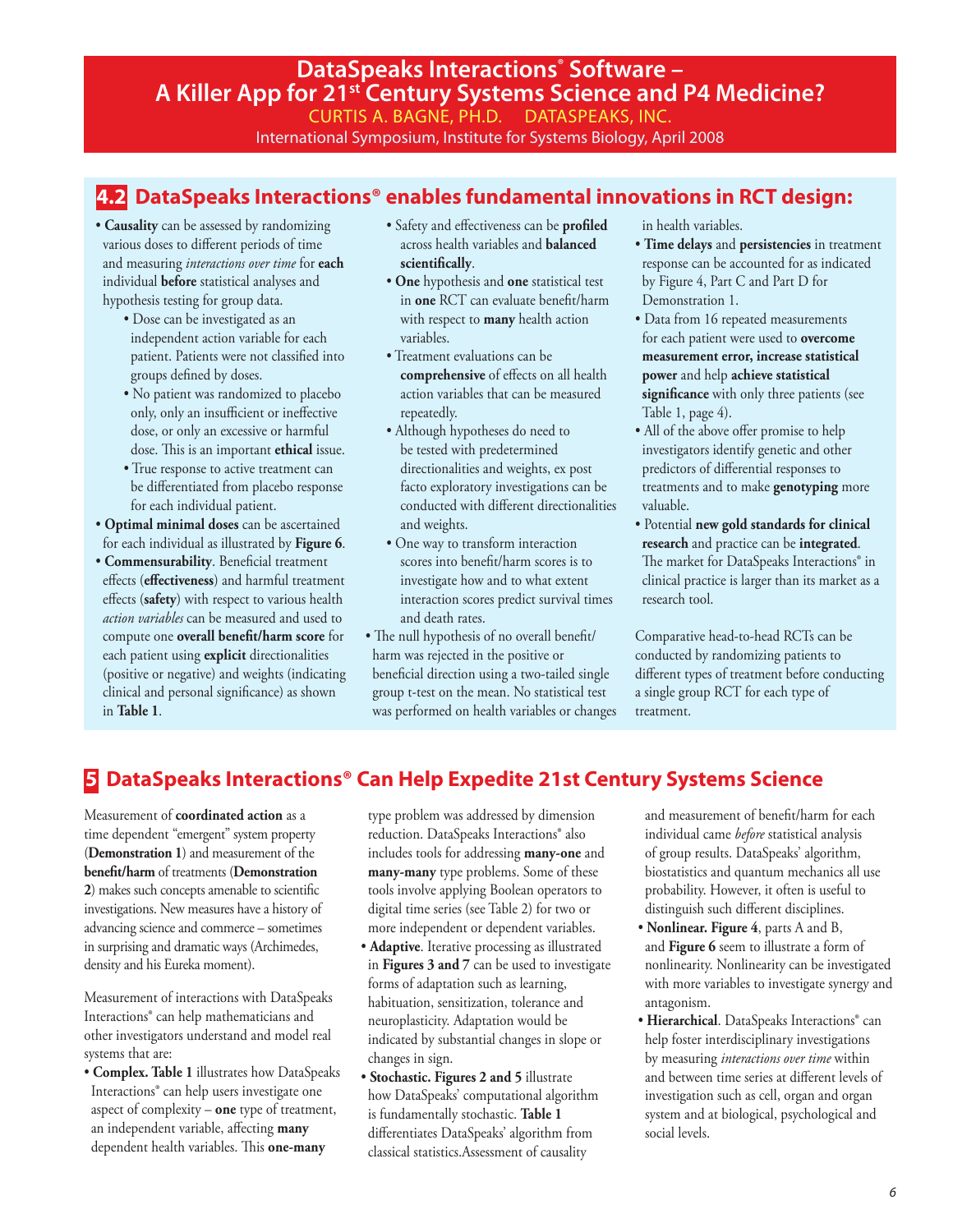International Symposium, Institute for Systems Biology, April 2008

# **6 DataSpeaks Interactions® Can Help Expedite P4 Medicine**

Drs. Hood and Zerhouni champion P4 medicine. DataSpeaks Interactions® can help expedite medicine that is:

- **Predictive**. Measures of interaction over time that describe past behavior can help predict future behavior. Furthermore, DataSpeaks' algorithm measures time dependent emergent system properties. Such measures can be used to identify genetic and other predictors, develop better classifications of chronic health problems and increase the value of genotyping.
- **Personalized**. Two keys to personalized medicine are assessing causality for individual patients (**Table 1)** and identifying optimal minimal drug doses (**Figure 6)**. Personalized medicine that improves individual health will improve group average or public health.
- Century science that improves scientific understanding can be used to help prevent health problems and control health care costs.
- **Participatory**. DataSpeaks Interactions® implemented on the Internet would help empower people **by themselves** to achieve better health for themselves and their loved ones based on the collection and processing of data **about themselves** as illustrated in Demonstration 2. In addition, this could help create Web-based cumulative repositories of anonymous data and information (as in **HealthVault.com**?) that could be of great value to decision makers such as patients, clinicians, pharmaceutical companies, health care providers, regulators and payers.

**Is it acceptable** to prescribe and administer drugs without monitoring drug effects as

illustrated in **Figure 7** when there is significant uncertainty about safety and cost-effectiveness?

DataSpeaks Interactions® has the potential to make **electronic medical records more attractive** to clinicians and patients as they seek better outcomes. DataSpeaks Interactions® has potential to help create **second generation evidence-based medicine**. New software technology can help **fix health care**.

DataSpeaks Interactions® can raise standards of evidence for much of systems science and medicine.

We are at the cusp of a revolution toward 21st Century systems science and P4 medicine. DataSpeaks Interactions® can help advance this revolution.

• **Preventive** or **Preemptive**. Twenty-first

# **7 The Digital Promise of DataSpeaks Interactions® Software**

Digitalization of biology and medicine is a *"revolution that will transform medicine even more than digitalization transformed information technology and communications"* 

—Dr. Leroy Hood

DataSpeaks Interactions® embodies a computational algorithm that essentially is digital in a manner that goes beyond the way much other software, such as software for classical statistics, has been made to be digital for digital computers.

This innovative digital nature of DataSpeaks Interactions® is illustrated by showing part of how the DataSpeaks' algorithm was used to compute the benefit/harm score (**8.92**) with respect to diastolic blood pressure (DBP) for Patient 1 in **Table 1**. One crucial step is to transform the analog time series for dose, an exogenous independent action variable, and the analog time series for DBP, a dependent action variable, into sets of digital time series as shown in **Table 2**. There are various ways to transform analog series (a time series with more than two levels) into a set of digital series, often without necessary loss of information.

**Table 2 Digitalization of analog time series for Dose and DBP for Patient 1**

|             |           |                                                  |                                                  |              |             |              |                                       |          | <b>Week</b>  |              |          |              |              |          |              |             |              |
|-------------|-----------|--------------------------------------------------|--------------------------------------------------|--------------|-------------|--------------|---------------------------------------|----------|--------------|--------------|----------|--------------|--------------|----------|--------------|-------------|--------------|
|             |           | 1                                                | 2                                                | 3            | 4           | 5            | 6                                     | 7        | 8            | 9            | 10       | 11           | 12           | 13       | 14           | 15          | 16           |
|             |           | <b>One Analog Time Series for Dose</b>           |                                                  |              |             |              |                                       |          |              |              |          |              |              |          |              |             |              |
| <b>Dose</b> |           | 20                                               | 20                                               | 40           | 40          | $\mathbf{0}$ | $\overline{0}$                        | 40       | 40           | 40           | 40       | 20           | 20           | 80       | 80           | 40          | 40           |
|             |           | <b>Set of Three Digital Time Series for Dose</b> |                                                  |              |             |              |                                       |          |              |              |          |              |              |          |              |             |              |
|             | $\geq 20$ | $\mathbf{1}$                                     | 1                                                | 1            |             | $\mathbf{0}$ | $\Omega$                              | 1        | 1            | 1            | 1        | 1            | 1            | 1        | 1            | 1           | 1            |
|             | $\geq 40$ | $\Omega$                                         | $\mathbf{0}$                                     | 1            | 1           | $\mathbf{0}$ | $\Omega$                              | 1        | 1            | 1            | 1        | $\Omega$     | $\mathbf{0}$ | 1        | 1            | 1           | 1            |
|             | $= 80$    | $\mathbf{0}$                                     | $\mathbf{0}$                                     | $\mathbf{0}$ | $\mathbf 0$ | $\Omega$     | $\Omega$                              | $\Omega$ | $\bf{0}$     | $\mathbf{0}$ | $\Omega$ | $\mathbf{0}$ | $\mathbf{0}$ | 1        | 1            | $\mathbf 0$ | $\mathbf 0$  |
|             |           |                                                  |                                                  |              |             |              | <b>One Analog Time Series for DBP</b> |          |              |              |          |              |              |          |              |             |              |
|             |           | 96                                               | 98                                               | 85           | 81          | 91           | 96                                    | 84       | 87           | 80           | 78       | 93           | 98           | 82       | 77           | 81          | 78           |
|             |           |                                                  | <b>Set of Eleven Digital Time Series for DBP</b> |              |             |              |                                       |          |              |              |          |              |              |          |              |             |              |
|             | $\geq 78$ | $\mathbf{1}$                                     | 1                                                | 1            | 1           | 1            | 1                                     | 1        | 1            | 1            | 1        | 1            | 1            | 1        | $\mathbf{0}$ | 1           | 1            |
|             | $\geq 80$ | 1                                                | 1                                                | 1            | 1           | 1            | 1                                     | 1        | 1            | 1            | $\Omega$ | 1            | 1            | 1        | $\Omega$     | 1           | $\mathbf{0}$ |
|             | $\geq 81$ | 1                                                | 1                                                | 1            | 1           | 1            | 1                                     | 1        | 1            | $\mathbf{0}$ | $\bf{0}$ | 1            | 1            | 1        | $\bf{0}$     | 1           | $\mathbf{0}$ |
| <b>DBP</b>  | $\geq 82$ | 1                                                | 1                                                | 1            | $\Omega$    | 1            | 1                                     | 1        | 1            | $\Omega$     | $\Omega$ | 1            | 1            | 1        | $\bf{0}$     | $\Omega$    | $\mathbf{0}$ |
|             | $\geq 84$ | 1                                                | 1                                                | 1            | $\Omega$    | 1            | 1                                     | 1        | 1            | $\Omega$     | $\Omega$ | 1            | 1            | $\Omega$ | $\bf{0}$     | $\bf{0}$    | $\mathbf{0}$ |
|             | $\geq 85$ | 1                                                | 1                                                | 1            | $\Omega$    | 1            | 1                                     | $\Omega$ | 1            | $\Omega$     | $\bf{0}$ | 1            | 1            | $\Omega$ | $\bf{0}$     | $\Omega$    | $\bf{0}$     |
|             | $\geq 87$ | 1                                                | 1                                                | $\bf{0}$     | $\Omega$    | 1            | 1                                     | $\Omega$ | 1            | $\bf{0}$     | $\bf{0}$ | 1            | 1            | $\bf{0}$ | $\bf{0}$     | $\bf{0}$    | $\mathbf 0$  |
|             | $\geq 91$ | 1                                                | 1                                                | $\Omega$     | $\Omega$    | 1            | 1                                     | $\Omega$ | $\Omega$     | $\Omega$     | $\Omega$ | 1            | 1            | $\Omega$ | $\Omega$     | $\Omega$    | $\mathbf{0}$ |
|             | $\geq 93$ | 1                                                | 1                                                | $\Omega$     | $\Omega$    | $\Omega$     | 1                                     | $\Omega$ | $\Omega$     | $\Omega$     | $\Omega$ | 1            | 1            | $\Omega$ | $\bf{0}$     | $\Omega$    | $\mathbf 0$  |
|             | $\geq 96$ | 1                                                | 1                                                | $\Omega$     | $\Omega$    | $\Omega$     | 1                                     | $\Omega$ | $\Omega$     | $\Omega$     | $\Omega$ | $\Omega$     | 1            | $\Omega$ | $\bf{0}$     | $\Omega$    | $\mathbf 0$  |
|             | $\geq 98$ | $\mathbf{0}$                                     | 1                                                | $\bf{0}$     | $\bf{0}$    | $\bf{0}$     | $\mathbf{0}$                          | $\bf{0}$ | $\mathbf{0}$ | $\mathbf{0}$ | $\bf{0}$ | $\mathbf{0}$ | 1            | $\bf{0}$ | $\bf{0}$     | $\bf{0}$    | $\mathbf 0$  |